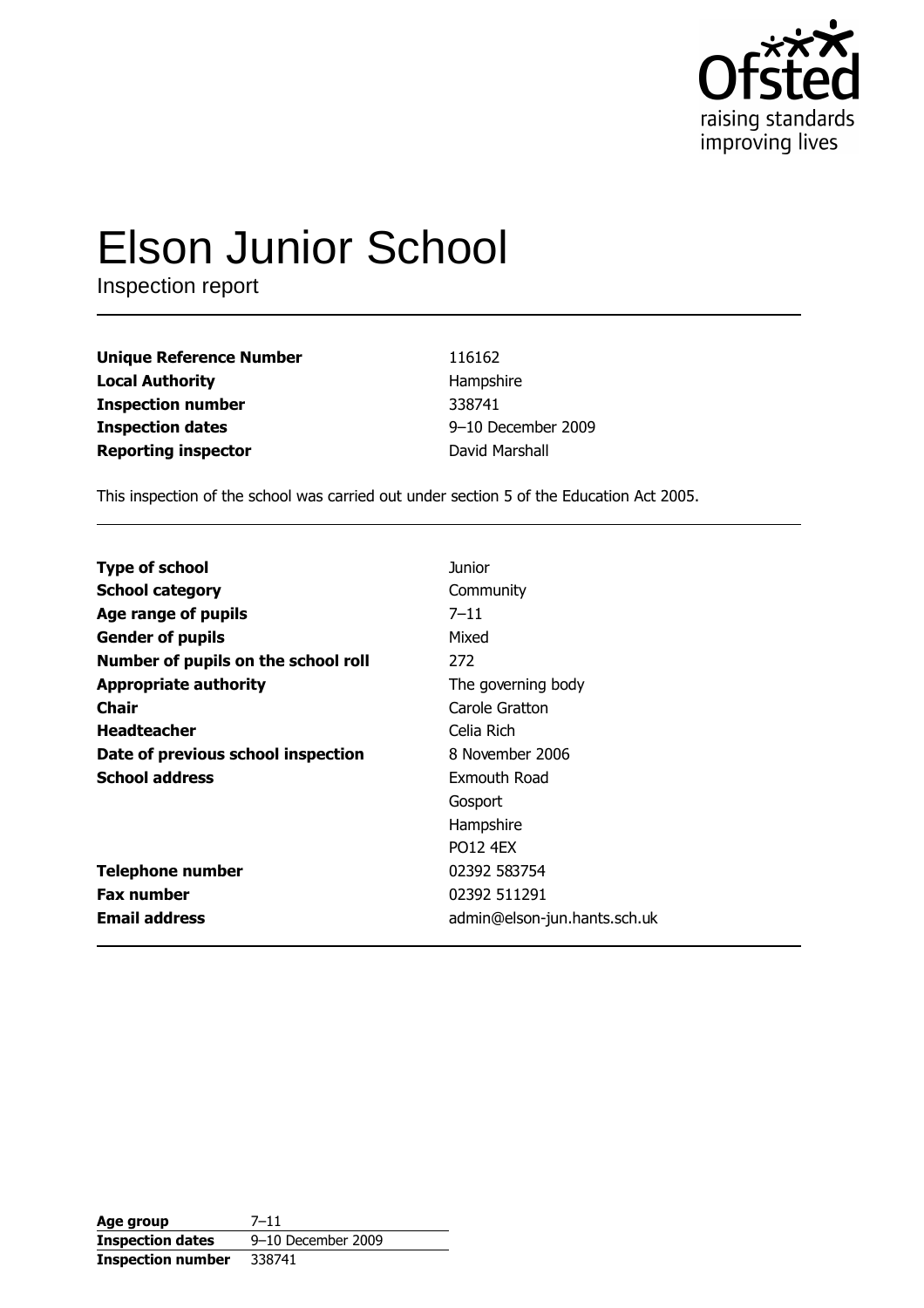The Office for Standards in Education, Children's Services and Skills (Ofsted) regulates and inspects to achieve excellence in the care of children and young people, and in education and skills for learners of all ages. It regulates and inspects childcare and children's social care, and inspects the Children and Family Court Advisory Support Service (Cafcass), schools, colleges, initial teacher training, work-based learning and skills training, adult and community learning, and education and training in prisons and other secure establishments. It rates council children's services, and inspects services for looked after children, safequarding and child protection.

Further copies of this report are obtainable from the school. Under the Education Act 2005, the school must provide a copy of this report free of charge to certain categories of people. A charge not exceeding the full cost of reproduction may be made for any other copies supplied.

If you would like a copy of this document in a different format, such as large print or Braille, please telephone 08456 404045, or email enquiries@ofsted.gov.uk.

You may copy all or parts of this document for non-commercial educational purposes, as long as you give details of the source and date of publication and do not alter the documentation in any way.

Royal Exchange Buildings St Ann's Square Manchester M2 7LA T: 08456 404045 Textphone: 0161 618 8524 E: enquiries@ofsted.gov.uk W: www.ofsted.gov.uk © Crown copyright 2009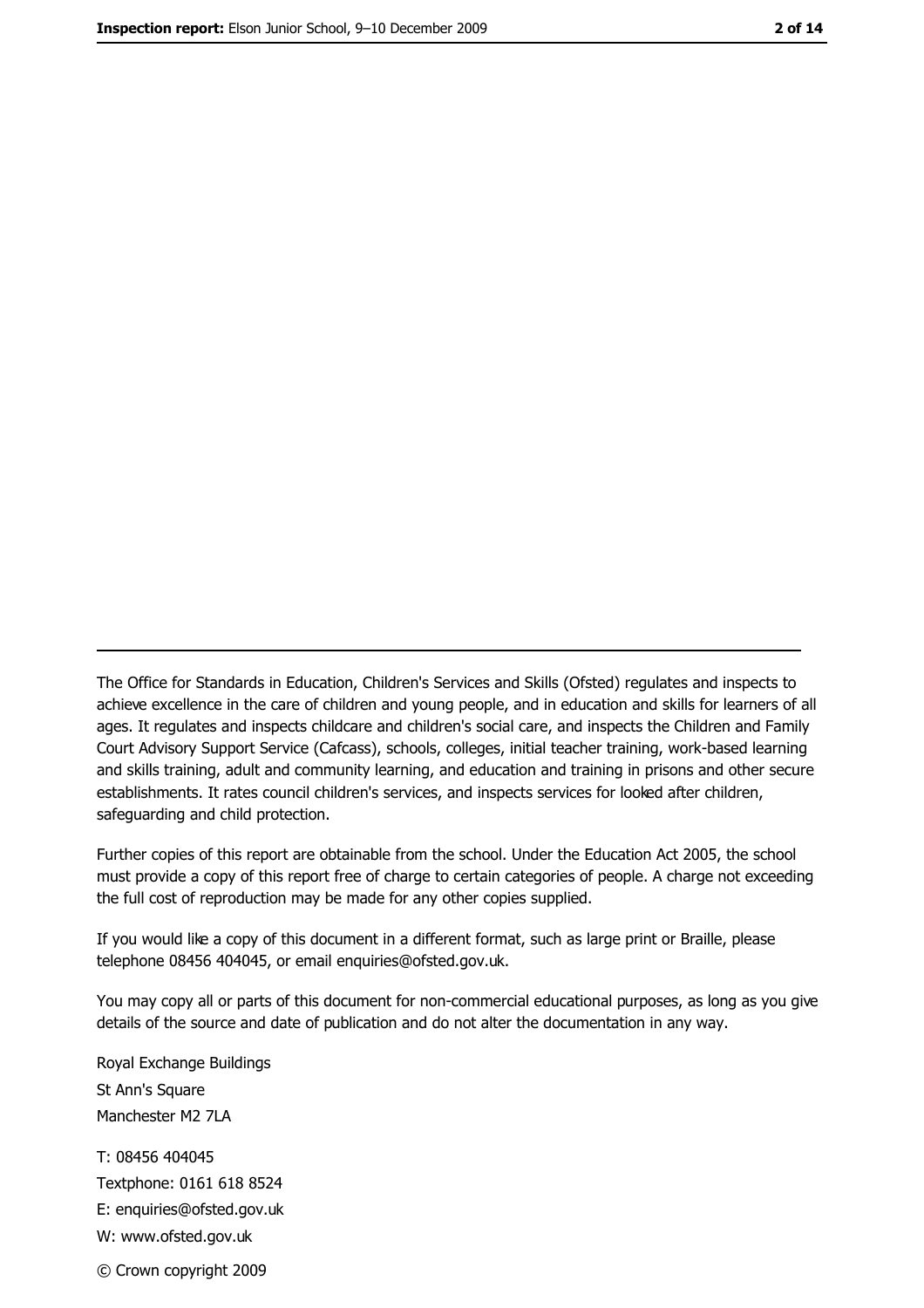# **Introduction**

This inspection was carried out by three additional inspectors. The inspectors visited 17 lessons, and held meetings with the headteacher, teaching and support staff, governors, parents and pupils. They observed the school's work and looked at documentation, including the school raising attainment plan, the tracking of pupils' progress, provision for those pupils identified as more able or having special educational needs and/or disabilities, minutes of governors' meetings and 57 guestionnaires from parents and carers.

The inspection team reviewed many aspects of the school's work. It looked in detail at the following:

- the attainment and level of achievement of the current pupils, especially the more  $\blacksquare$ able, and those pupils with special educational needs and/or disabilities
- the school's provision for pupils' personal development and their quidance, support  $\blacksquare$ and safequarding procedures
- the effectiveness of the school's assessment and tracking procedures in informing  $\blacksquare$ teaching and the effectiveness of planning for individual needs
- how the curriculum and extra-curricular activities meet the needs of all pupils  $\blacksquare$
- how effectively leaders, managers and governors are enabling improvements in  $\blacksquare$ achievement.

# **Information about the school**

Elson is a larger-than-average junior school located within a densely populated suburb. The majority of pupils have White British backgrounds, with a very small proportion from minority ethnic backgrounds. The proportion of pupils with special educational needs and/or disabilities is above average. These mostly relate to language, literacy and communication, and emotional difficulties. In addition, there are a number of pupils with statements of specific special educational needs such as autistic spectrum disorder. Since the last inspection, there have been significant staff changes. A new deputy headteacher has been appointed and the leadership team has been changed significantly.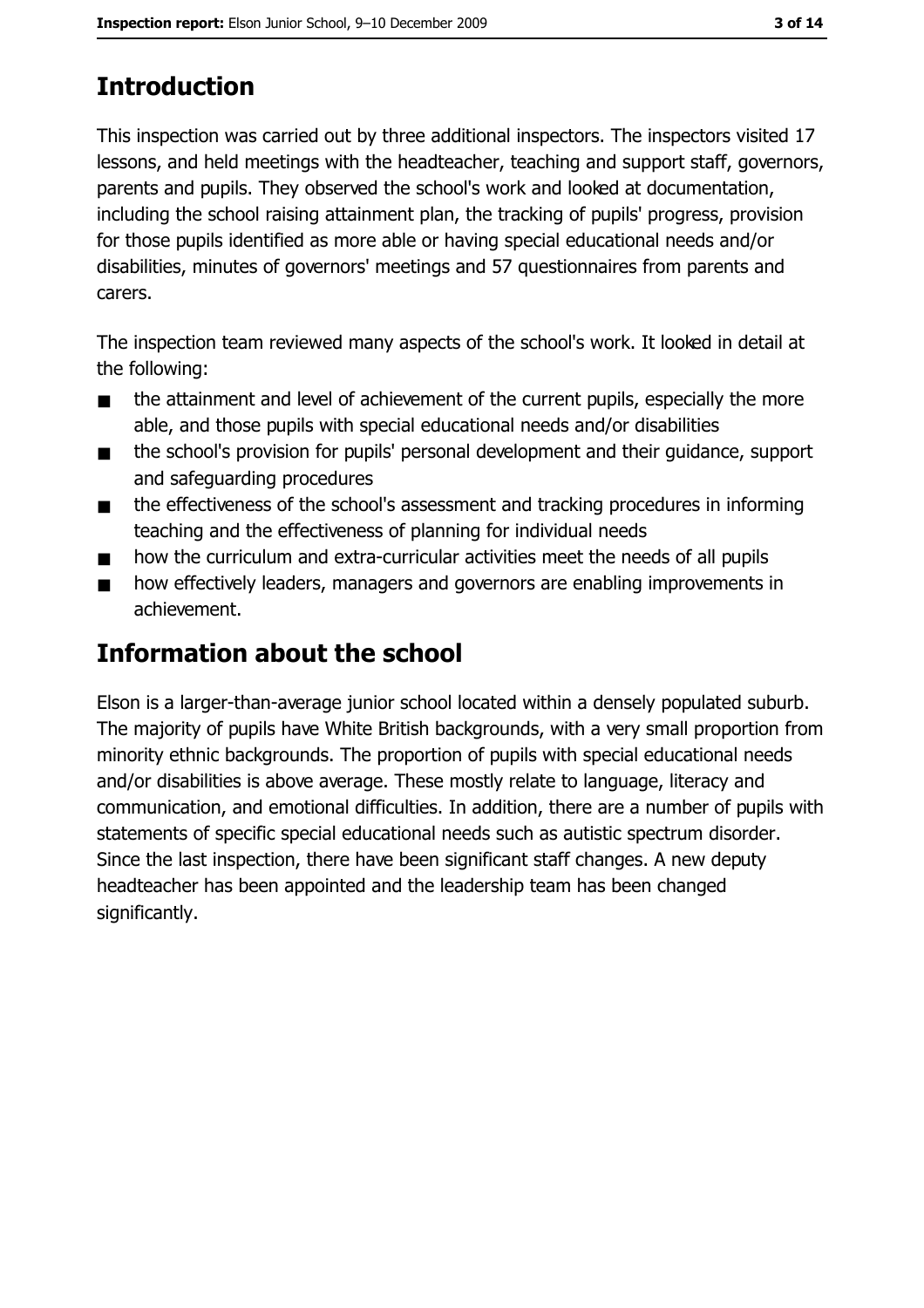# **Inspection judgements**

# Overall effectiveness: how good is the school?

#### The school's capacity for sustained improvement

## **Main findings**

Elson Junior is a good school. It has a number of considerable strengths. Since the last inspection, the headteacher, with the new deputy headteacher, has initiated many changes and steered the school forward very effectively. The wide range of systems and strategies put into place to address the school's well-identified priorities has been successful and the school's overall effectiveness has risen from satisfactory, at the time of the last inspection, to good. The school's view of itself is accurate and its track record of raising achievement and implementing change shows it is very well placed to build on its strengths and has a good capacity to sustain improvement. One parent summed up the views of many by writing, 'My child (and her sister before her) love going to Elson Junior School. It offers an excellent atmosphere, and learning is made fun. The school in my opinion cannot be praised highly enough."

From their average starting points, because of effective organisation and very careful assessments, pupils are enabled to make good progress. Individual improvement targets and very good support consistently raise pupils' levels of achievement considerably. Provisional national test results in Year 6 in 2009 exceeded the school's carefully formulated and challenging targets, and were above average overall. Achievement is good throughout the school due to the rigorous systems now in place that track the progress each pupil makes and identifies where additional teaching will be most beneficial. Although teaching and learning are often outstanding, this quality is not yet found consistently throughout the school. There is more still to do to ensure that the use of assessment means pupils are always provided with activities that challenge them. In particular, the work of the excellent challenge leader has to be embedded so that the more able pupils make maximum progress. Pupils with special educational needs and/or disabilities make very good progress overall. They are consistently encouraged by the excellent support staff and have access to a curriculum that helps them all to achieve their potential.

The school curriculum promotes pupils' enjoyment of learning exceptionally well. It has been revised to promote creativity and practical learning experiences. These approaches are continuing to be developed to include art, drama and technology to increase cooperation, greater enthusiasm and support from the community. The stunning music sessions observed are a good example of the benefits pupils are already enjoying.

The school does much to promote their place in the local community and works effectively with many local schools and local businesses. The work of the parent'teacher association is also very effective and much appreciated by the school. However, the governors' recent audit of community cohesion clearly illustrates that there is more still to achieve in other aspects of this provision. While links with the local community are

| 2 |  |
|---|--|
| 7 |  |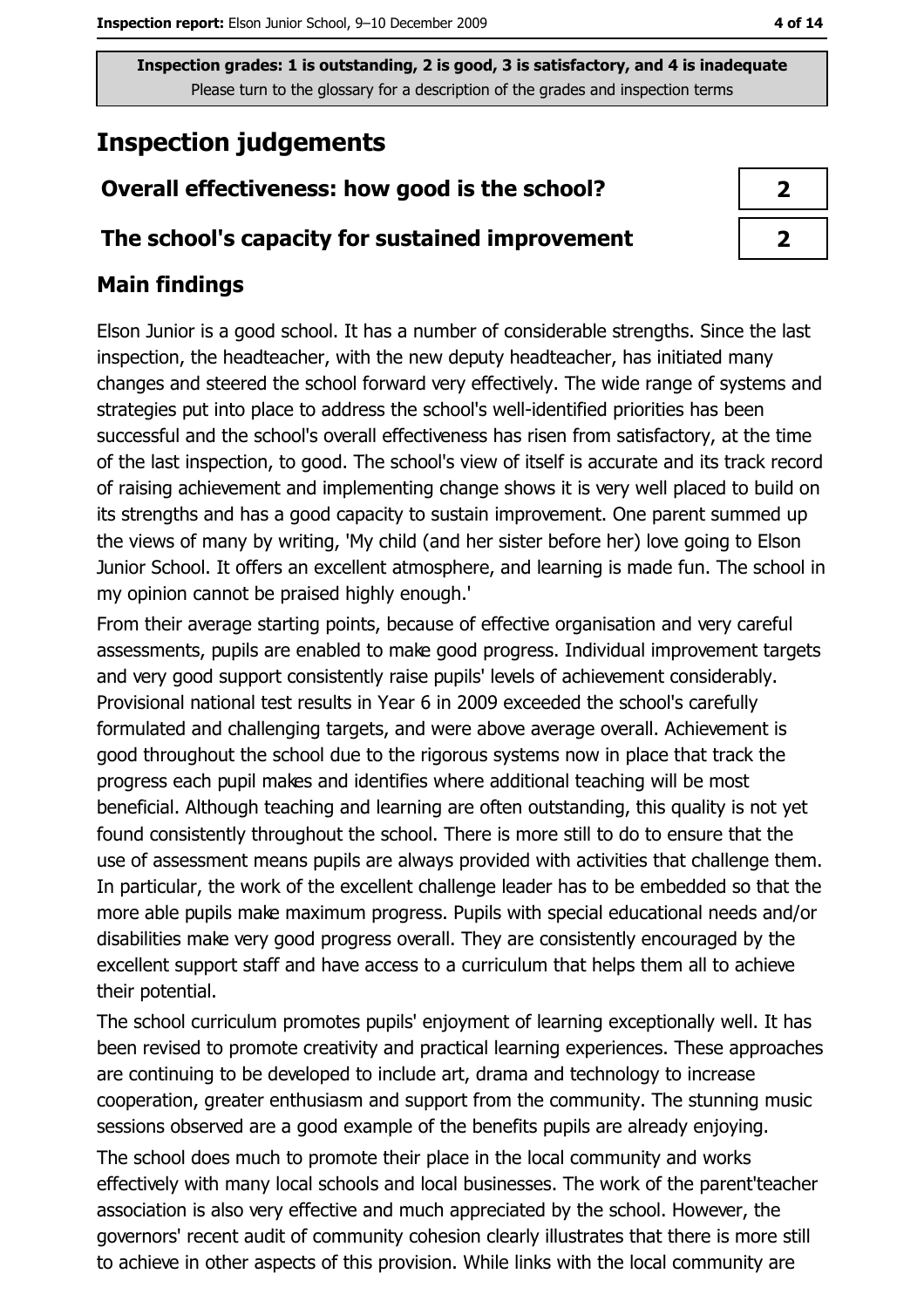good, pupils' awareness of, and preparation for, living and working in a culturally diverse Great Britain are not developed sufficiently well. As they have identified, the links with organisations in other areas need to be implemented.

### What does the school need to do to improve further?

- Use the school's current monitoring systems to raise the percentage of high quality  $\blacksquare$ teaching by July 2010 through focusing on:
	- the use of assessment to provide appropriate activities at all times
	- ensuring more able pupils are consistently challenged.
- Enhance pupils' understanding of their place in a culturally diverse Great Britain and extend the provision for community cohesion by:
	- building on the findings of the recent analysis of community cohesion
	- implementing the plans for twinning with schools in other localities.

## **Outcomes for individuals and groups of pupils**

Pupils join the school with attainment that is broadly in line with expectations for their age. The school's extensive records show that pupils make good progress as they move through the school. Observations of lessons during the inspection confirmed that all groups of pupils are now making at least good progress, and in some lessons even better. Pupils' attainment observed in Year 5, and in the current Year 6, is higher than last year. Across the school, pupils' rates of progress have improved recently, particularly in writing, which has been a focus of school development. Pupils do exceptionally well in a range of subjects but especially in art, music and physical education. It came as no surprise to the school to learn that Elson Junior School pupils had won all three prizes in a local art competition related to 'snow' involving hundreds of pupils from different local schools.

Pupils have good levels of independence, listen attentively, work hard and show great enthusiasm. They respond well to opportunities to reflect on their work as teachers make success criteria clear. Pupils are proud of their school and are enthusiastic about many aspects of its life. They thoroughly enjoy lessons and the extra-curricular activities, trips and visits that contribute well to learning and social development. In lessons, pupils' impeccable behaviour and their mature skills in working either independently or with their classmates help create the high-quality climate for learning that is evident in all classes. Attendance is satisfactory and it is improving because most pupils really want to come to school. Pupils' contribution to the local community is good, particularly in their support for a range of charities and local activities. The school council has been responsible for important initiatives, such as the promotion of better sporting activities in the school. These efforts, and the healthy schools initiative, have ensured that pupils have a clear understanding of healthy lifestyles. Pupils assert that the rare incidents of bullying or poor behaviour are dealt with very well and they feel very safe in school. They say that there is always someone who will listen to them.

 $\overline{2}$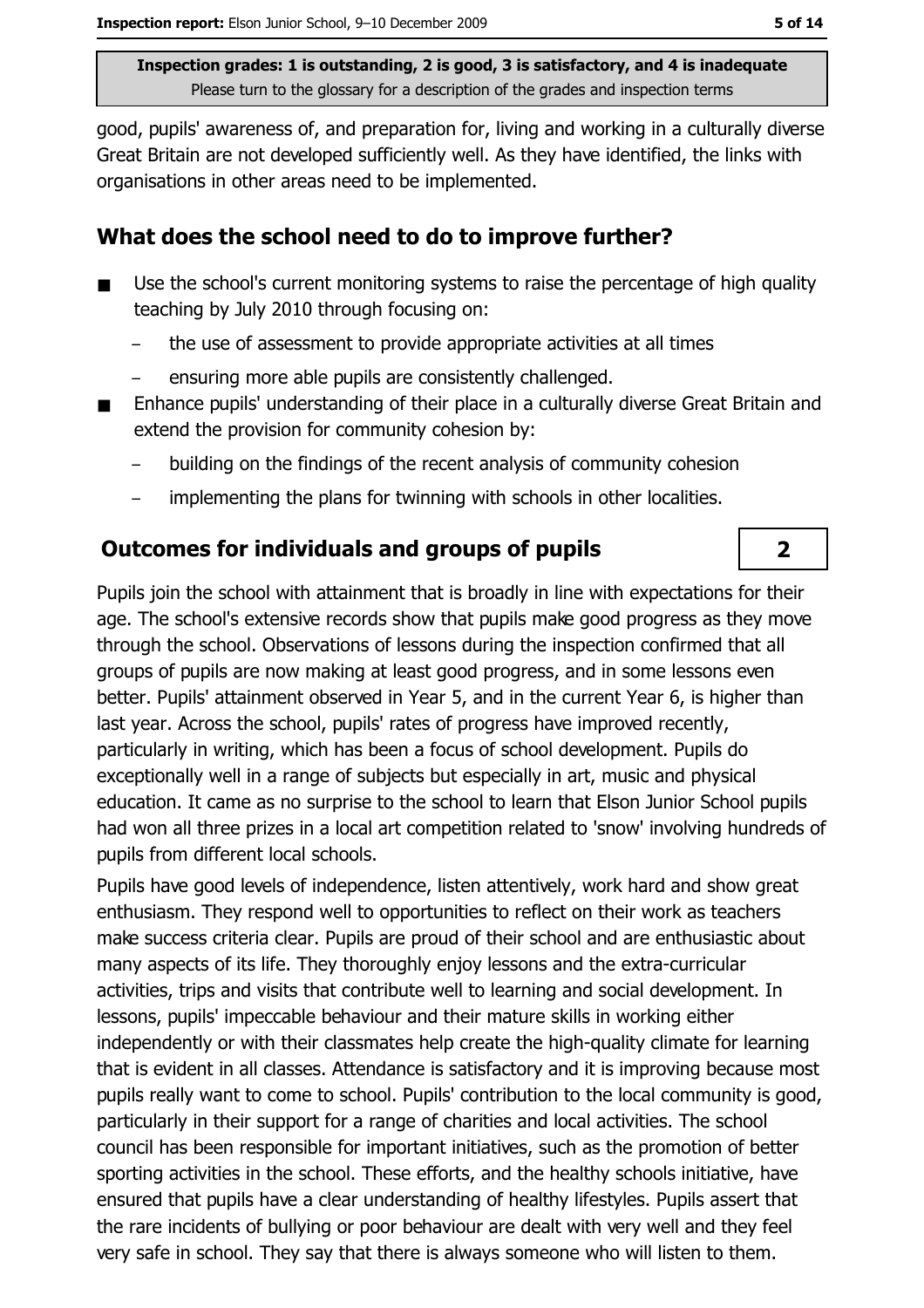Pupils' attainment in literacy and numeracy and information and communication technology (ICT) has improved, and pupils work well in groups and teams. These aspects give pupils a good preparation for their next school and adult life.

These are the grades for pupils' outcomes

| Pupils' achievement and the extent to which they enjoy their learning<br>Taking into account:                             | 2                        |
|---------------------------------------------------------------------------------------------------------------------------|--------------------------|
| Pupils' attainment <sup>1</sup>                                                                                           | 3                        |
| The quality of pupils' learning and their progress                                                                        | $\overline{2}$           |
| The quality of learning for pupils with special educational needs and/or<br>disabilities and their progress               | $\overline{\phantom{a}}$ |
| The extent to which pupils feel safe                                                                                      | $\overline{\mathbf{2}}$  |
| <b>Pupils' behaviour</b>                                                                                                  | 1                        |
| The extent to which pupils adopt healthy lifestyles                                                                       | $\mathbf{2}$             |
| The extent to which pupils contribute to the school and wider community                                                   |                          |
| The extent to which pupils develop workplace and other skills that will<br>contribute to their future economic well-being | $\overline{\mathbf{2}}$  |
| Taking into account:<br>Pupils' attendance <sup>1</sup>                                                                   | 3                        |
| The extent of pupils' spiritual, moral, social and cultural development                                                   | $\mathbf{2}$             |

## How effective is the provision?

Teachers' relationships with pupils are exceptionally good and their management of behaviour is excellent and unobtrusive. Lessons are planned well and generally cater for the needs of different abilities. The experienced teaching assistants enable all pupils to participate at their own level. The marking of pupils' work is exemplary, with very clear points for development, which help them to know how well they have done and how to improve.

In most lessons, teachers promote pupils' skills in reading and comprehension, so pupils understand tasks quickly. They also encourage high levels of discussions for pupils to justify the choices they make. These teaching approaches ensure pupils' excellent attitudes towards their studies and desire to learn. This was obvious in an outstanding lesson in Year 6 where pupils had to choose from a carousel of real-life activities where

The grades for attainment and attendance are: 1 is high; 2 is above average; 3 is broadly average; and 4 is low.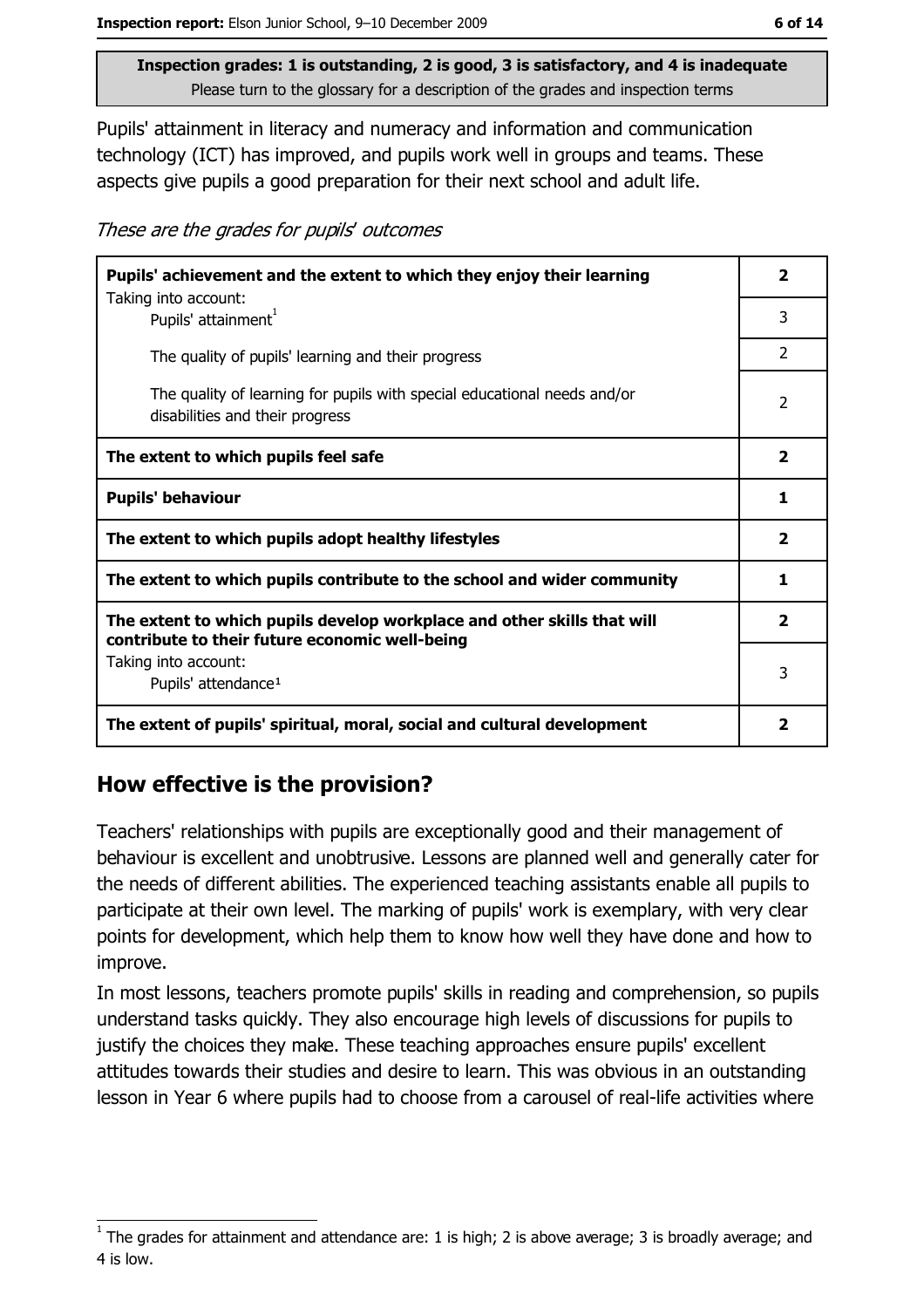they thought they might need help, and then say why. This they did with unerring accuracy. As well as opportunities to talk and exchange ideas, teachers make sure that pupils are given occasions to listen with care and learn to focus. This was very evident in an outstanding Year 5 mathematics lesson, where pupils had to listen to a number of statements and then decide on which calculation method they would employ to solve a problem. Music is also a strength of the school and pupils are given many opportunities to listen carefully and develop their musical talents. The standard of singing witnessed during the inspection was outstanding, and reflected the enthusiasm and skill demonstrated by the outstanding part-time teacher in an excellent lesson observed with a Year 5 class.

The curriculum is used very well to speed up pupils' progress in English, mathematics and science. There has been a very strong emphasis on literacy and numeracy skills in the last few years. As a result, pupils' achievements in reading, writing and mathematics in particular have consistently risen. The school has also developed its curriculum to improve pupils' learning even further by adding extra relevance and enjoyment. The wide range of clubs and activities organised after school is enjoyed and adds significantly to pupils' development and appreciation of school.

Guidance for learning is good. Assessment information collected about pupils is used particularly well to ensure that the least able and those pupils whose circumstances have made them vulnerable make very good progress. This is achieved by providing excellent support from the very experienced teaching assistants wherever it is needed. The nurture groups are particularly effective. They are so appreciated by pupils that an after-school club, Blue-Bird Explorers, has been arranged to cater for all pupils' requests. Throughout the school, pupils are very familiar with their learning targets and develop skills of self-assessment. They are proud to discuss 'class points' earned for either good work or effort and are able to explain how teachers' comments in their books have helped them further improve their work.

| The quality of teaching                                                                                    |  |
|------------------------------------------------------------------------------------------------------------|--|
| Taking into account:<br>The use of assessment to support learning                                          |  |
| The extent to which the curriculum meets pupils' needs, including, where<br>relevant, through partnerships |  |
| The effectiveness of care, guidance and support                                                            |  |

These are the grades for the quality of provision

#### How effective are leadership and management?

The exceptional headteacher combines a caring approach with a very clear focus on raising standards. She is given great support by the very effective deputy headteacher, and a knowledgeable, hard-working team of managers and subject leaders. As a result, management at all levels is good due to the staff's enthusiasm and the effective systems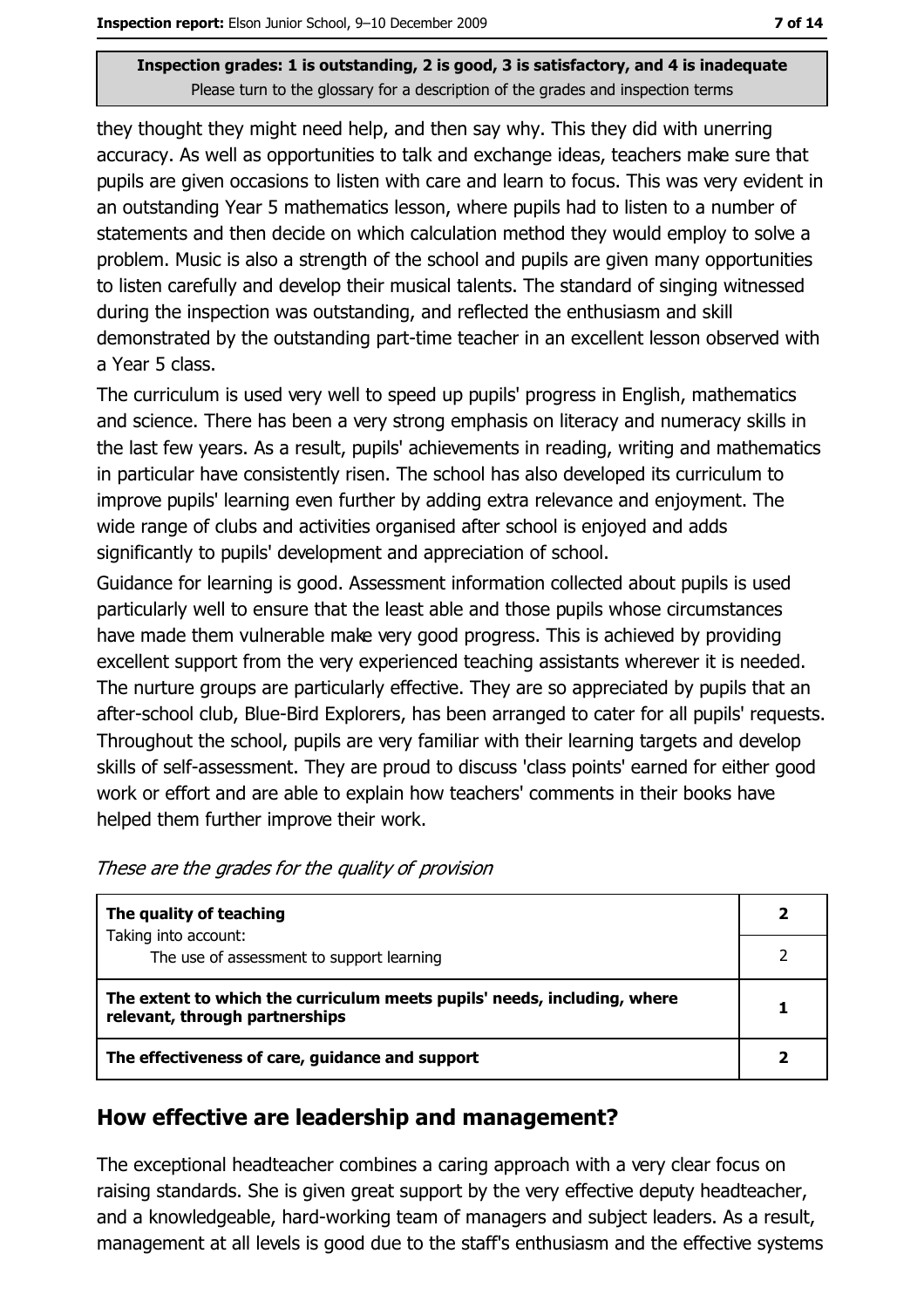that are in place to monitor pupils' progress. Their recent focus on raising the quality of teaching and learning has been particularly effective. They are already aware that some developments need to be embedded and have identified this as their main priority for improvement. Teamwork is of the highest quality. All staff play a valuable part in moving the school forward. The administrative team, mid-day supervisors and site manager are considerable assets to the school and are very much appreciated by all concerned. The excellent governing body is fully involved in all developments. Through the example set by the outstanding Chair of the Governing Body, they support the school effectively and bring a wide range of experience and skills to bear. They act very effectively as critical friends and request explanations where this is judged to be necessary.

The school takes its duty to promote equal opportunities seriously and is effective in this. It values the opinions of parents and pupils and acts upon these. Procedures to safeguard pupils' well-being, safety and health are rigorous and all members of staff are well trained. The contribution the school makes to community cohesion is satisfactory. A plan and clear actions are in place for promoting pupils' understanding from a local perspective. Links with other local schools and agencies are harnessed exceptionally well. The need to expand these links to provide a national perspective is well understood by the school.

| The effectiveness of leadership and management in embedding ambition and<br>driving improvement                                                                     | 2 |
|---------------------------------------------------------------------------------------------------------------------------------------------------------------------|---|
| Taking into account:<br>The leadership and management of teaching and learning                                                                                      |   |
| The effectiveness of the governing body in challenging and supporting the<br>school so that weaknesses are tackled decisively and statutory responsibilities<br>met |   |
| The effectiveness of the school's engagement with parents and carers                                                                                                | 2 |
| The effectiveness of partnerships in promoting learning and well-being                                                                                              | 1 |
| The effectiveness with which the school promotes equality of opportunity and<br>tackles discrimination                                                              | 2 |
| The effectiveness of safeguarding procedures                                                                                                                        | 2 |
| The effectiveness with which the school promotes community cohesion                                                                                                 | 3 |
| The effectiveness with which the school deploys resources to achieve<br>value for money                                                                             | 2 |

|  |  | These are the grades for leadership and management |
|--|--|----------------------------------------------------|
|  |  |                                                    |

## **Views of parents and carers**

The overwhelming majority of parents and carers who returned questionnaires or who spoke to the inspection team are very happy with the school. They consider that the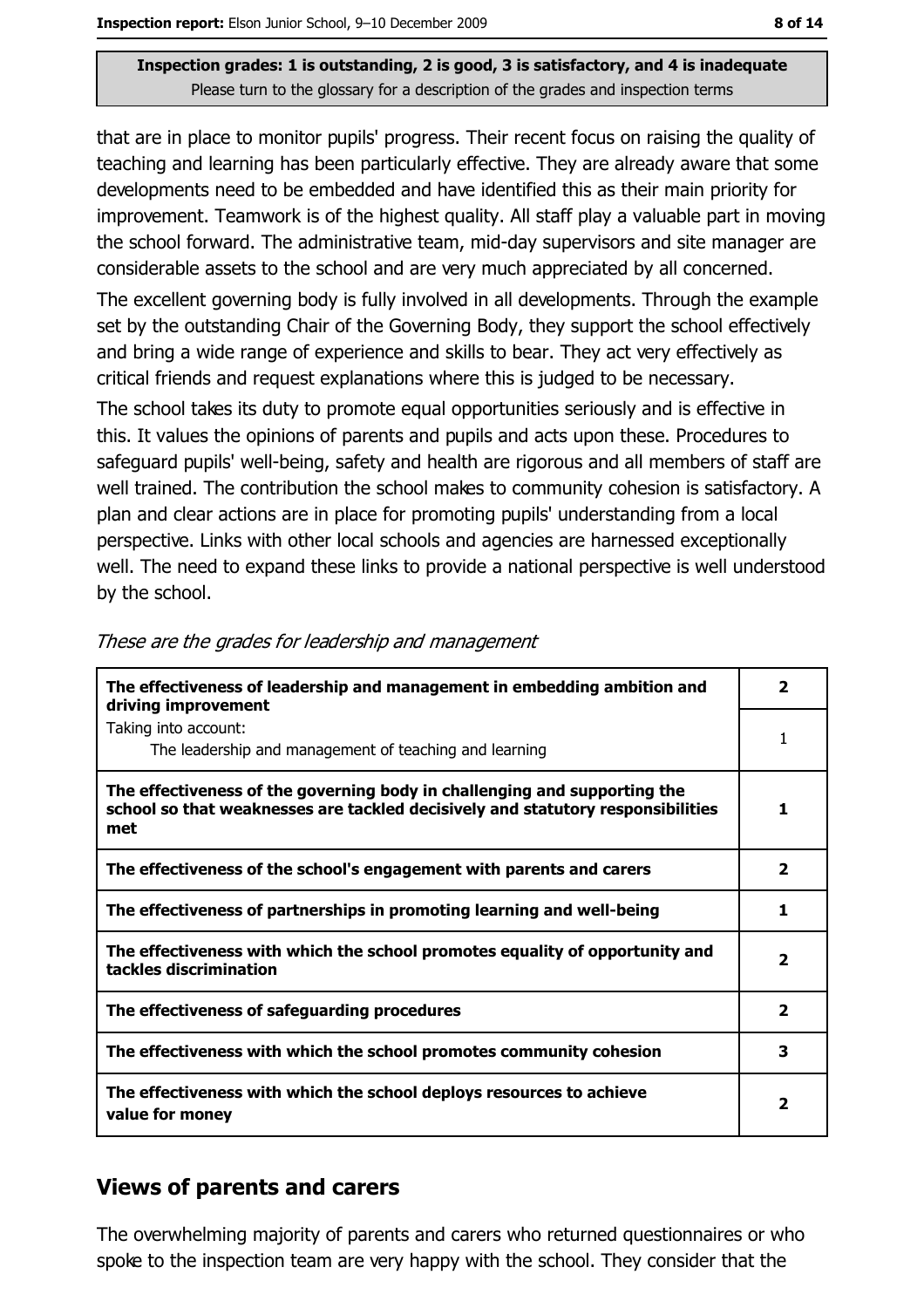school has a dedicated team of staff and the headteacher leads and manages the school very well. They agree that the school has a very warm, supportive and friendly atmosphere and that their children make good progress. Inspectors fully endorse these views. A small number of criticisms from parents and carers were offered constructively, and were discussed with the headteacher. There were no particular trends in the very few negative comments received by inspectors.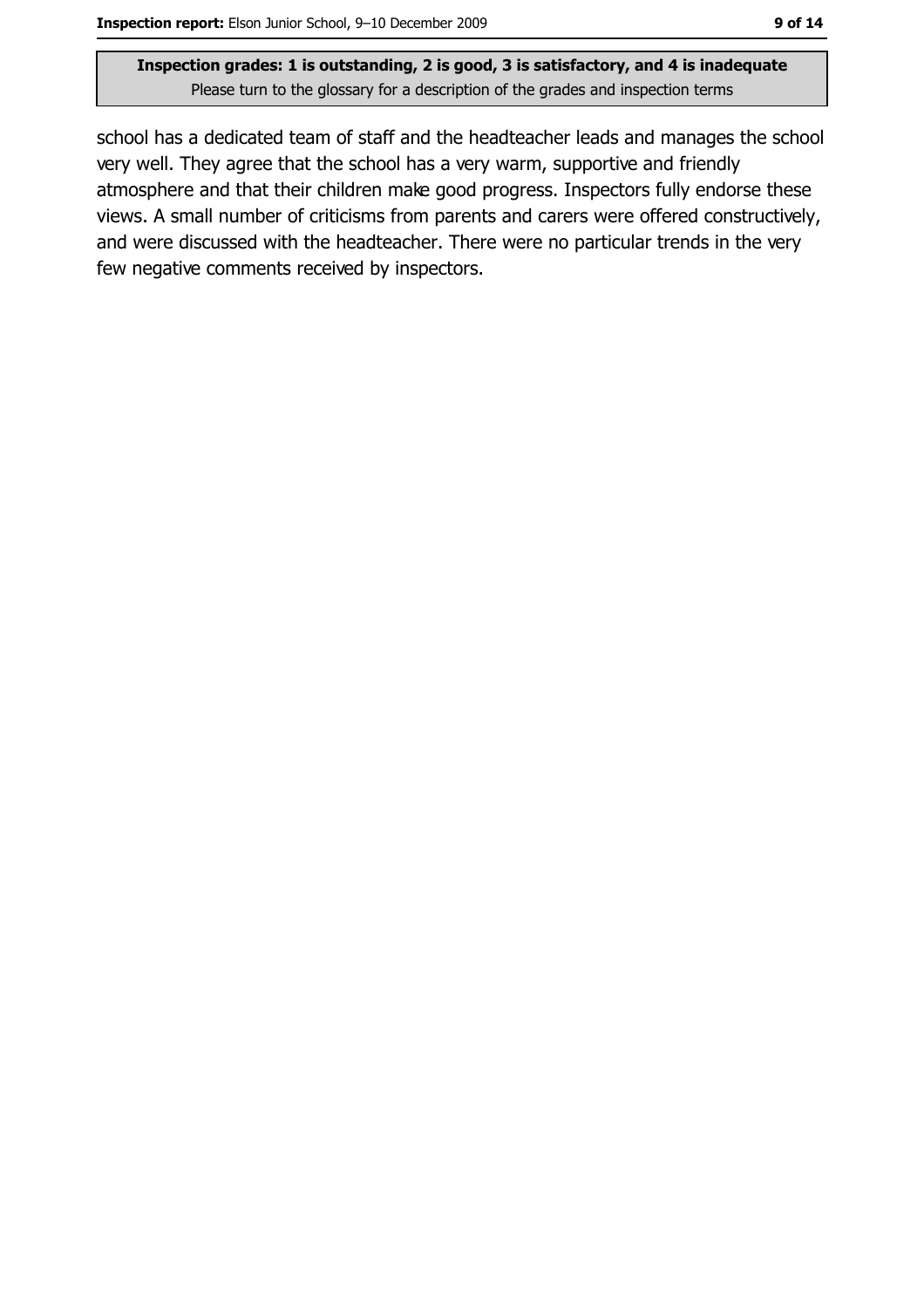#### Responses from parents and carers to Ofsted's questionnaire

Ofsted invited all the registered parents and carers of pupils registered at Elson Junior School to complete a questionnaire about their views of the school.

In the questionnaire, parents and carers were asked to record how strongly they agreed with 13 statements about the school.

The inspection team received 57 completed questionnaires by the end of the

on-site inspection. In total, there are 272 pupils registered at the school.

| <b>Statements</b>                                                                                                                                                                                                                                       | <b>Strongly</b><br><b>Agree</b> |               | <b>Agree</b> |               | <b>Disagree</b> |                | <b>Strongly</b><br>disagree |               |
|---------------------------------------------------------------------------------------------------------------------------------------------------------------------------------------------------------------------------------------------------------|---------------------------------|---------------|--------------|---------------|-----------------|----------------|-----------------------------|---------------|
|                                                                                                                                                                                                                                                         | <b>Total</b>                    | $\frac{0}{0}$ | <b>Total</b> | $\frac{0}{0}$ | <b>Total</b>    | $\frac{1}{2}$  | <b>Total</b>                | $\frac{1}{2}$ |
| My child enjoys school                                                                                                                                                                                                                                  | 35                              | 61            | 20           | 35            | $\overline{0}$  | 0              | 0                           | $\mathbf{0}$  |
| The school keeps my child<br>safe                                                                                                                                                                                                                       | 36                              | 63            | 19           | 33            | $\mathbf{1}$    | $\overline{2}$ | 0                           | 0             |
| The school informs me<br>about my child's progress                                                                                                                                                                                                      | 32                              | 56            | 22           | 39            | $\overline{2}$  | 4              | 0                           | $\mathbf 0$   |
| My child is making enough<br>progress at this school                                                                                                                                                                                                    | 27                              | 47            | 22           | 39            | 7               | 12             | 0                           | 0             |
| The teaching is good at this<br>school                                                                                                                                                                                                                  | 28                              | 49            | 24           | 42            | 3               | 5              | 0                           | $\mathbf 0$   |
| The school helps me to<br>support my child's learning                                                                                                                                                                                                   | 23                              | 40            | 28           | 49            | 4               | $\overline{7}$ | 0                           | $\mathbf 0$   |
| The school helps my child to<br>have a healthy lifestyle                                                                                                                                                                                                | 24                              | 42            | 27           | 47            | 3               | 5              | 0                           | 0             |
| The school makes sure that<br>my child is well prepared for<br>the future (for example<br>changing year group,<br>changing school, and for<br>children who are finishing<br>school, entering further or<br>higher education, or<br>entering employment) | 23                              | 40            | 28           | 49            | 3               | 5              | 0                           | $\mathbf 0$   |
| The school meets my child's<br>particular needs                                                                                                                                                                                                         | 23                              | 40            | 29           | 51            | 3               | 5              | 0                           | $\mathbf 0$   |
| The school deals effectively<br>with unacceptable behaviour                                                                                                                                                                                             | 17                              | 30            | 27           | 47            | $\overline{7}$  | 12             | 0                           | 0             |
| The school takes account of<br>my suggestions and<br>concerns                                                                                                                                                                                           | 15                              | 26            | 30           | 53            | 8               | 14             | 0                           | 0             |
| The school is led and<br>managed effectively                                                                                                                                                                                                            | 20                              | 35            | 30           | 53            | 5               | 9              | $\mathbf 0$                 | $\mathbf 0$   |
| Overall, I am happy with my<br>child's experience at this<br>school                                                                                                                                                                                     | 27                              | 47            | 28           | 49            | $\pmb{0}$       | 0              | 0                           | 0             |

The table above summarises the responses that parents and carers made to each statement. The percentages indicate the proportion of parents and carers giving that response out of the total number of completed questionnaires. Where one or more parents and carers chose not to answer a particular question, the percentages will not add up to 100%.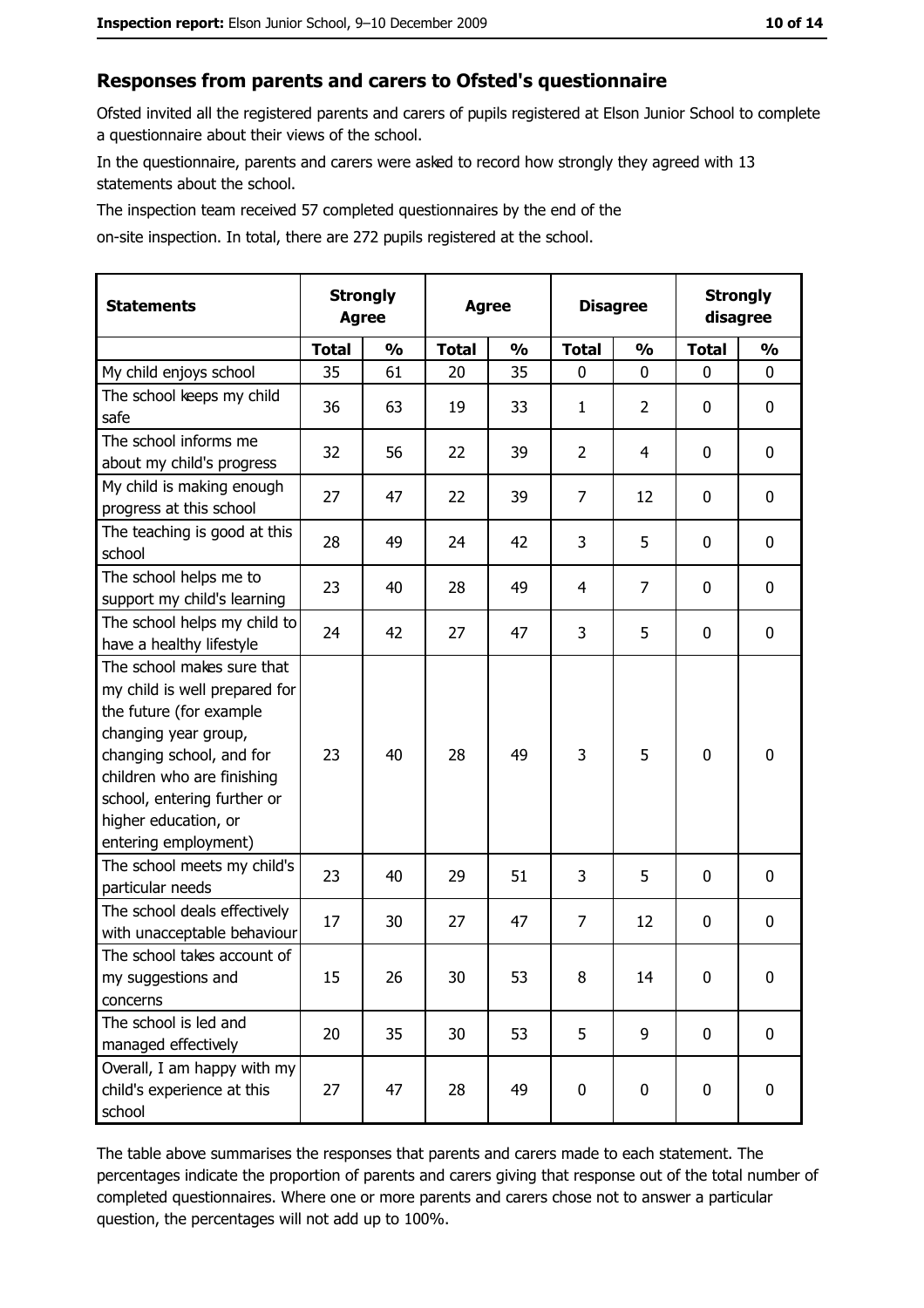# Glossary

| Grade   | <b>Judgement</b> | <b>Description</b>                                                                                                                                                                                                               |
|---------|------------------|----------------------------------------------------------------------------------------------------------------------------------------------------------------------------------------------------------------------------------|
| Grade 1 | Outstanding      | These features are highly effective. An oustanding<br>school provides exceptionally well for its pupils' needs.                                                                                                                  |
| Grade 2 | Good             | These are very positive features of a school. A school<br>that is good is serving its pupils well.                                                                                                                               |
| Grade 3 | Satisfactory     | These features are of reasonable quality. A satisfactory<br>school is providing adequately for its pupils.                                                                                                                       |
| Grade 4 | Inadequate       | These features are not of an acceptable standard. An<br>inadequate school needs to make significant<br>improvement in order to meet the needs of its pupils.<br>Ofsted inspectors will make further visits until it<br>improves. |

# What inspection judgements mean

# Overall effectiveness of schools inspected between September 2007 and July 2008

|                       | Overall effectiveness judgement (percentage of<br>schools) |      |                     |                   |
|-----------------------|------------------------------------------------------------|------|---------------------|-------------------|
| <b>Type of school</b> | <b>Outstanding</b>                                         | Good | <b>Satisfactory</b> | <b>Inadequate</b> |
| Nursery schools       | 39                                                         | 58   | 3                   | 0                 |
| Primary schools       | 13                                                         | 50   | 33                  | 4                 |
| Secondary schools     | 17                                                         | 40   | 34                  | 9                 |
| Sixth forms           | 18                                                         | 43   | 37                  | $\overline{2}$    |
| Special schools       | 26                                                         | 54   | 18                  | $\overline{2}$    |
| Pupil referral units  | 7                                                          | 55   | 30                  | 7                 |
| All schools           | 15                                                         | 49   | 32                  | 5                 |

New school inspection arrangements were introduced on 1 September 2009. This means that inspectors now make some additional judgements that were not made previously.

The data in the table above were reported in The Annual Report of Her Majesty's Chief Inspector of Education, Children's Services and Skills 2007/08.

Percentages are rounded and do not always add exactly to 100. Secondary school figures include those that have sixth forms, and sixth form figures include only the data specifically for sixth form inspection judgements.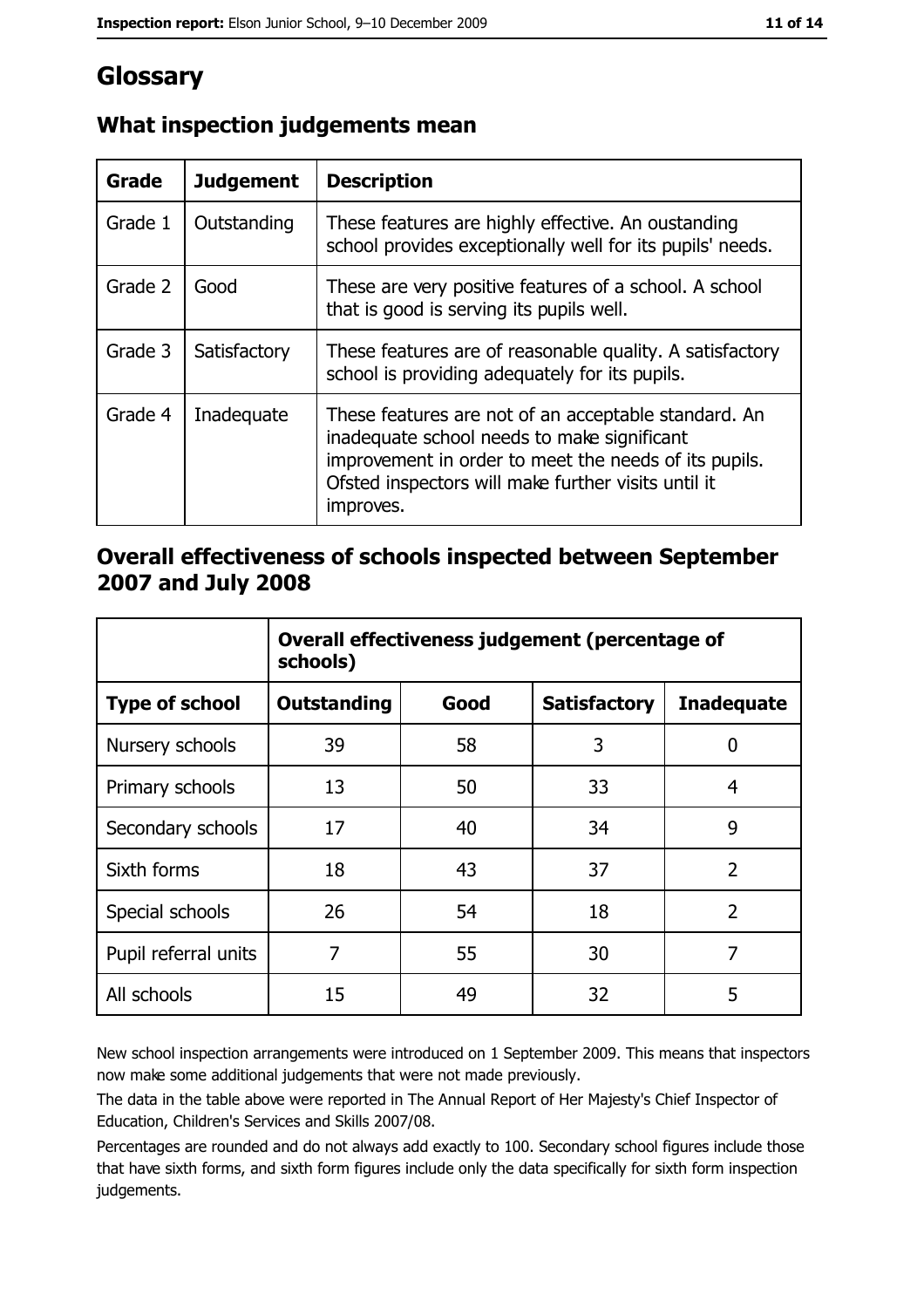# **Common terminology used by inspectors**

| Achievement:               | the progress and success of a pupil in<br>their learning, development or training.                                                                                                                                                                                                                           |
|----------------------------|--------------------------------------------------------------------------------------------------------------------------------------------------------------------------------------------------------------------------------------------------------------------------------------------------------------|
| Attainment:                | the standard of the pupils' work shown by<br>test and examination results and in<br>lessons.                                                                                                                                                                                                                 |
| Capacity to improve:       | the proven ability of the school to<br>continue improving. Inspectors base this<br>judgement on what the school has<br>accomplished so far and on the quality of<br>its systems to maintain improvement.                                                                                                     |
| Leadership and management: | the contribution of all the staff with<br>responsibilities, not just the headteacher,<br>to identifying priorities, directing and<br>motivating staff and running the school.                                                                                                                                |
| Learning:                  | how well pupils acquire knowledge,<br>develop their understanding, learn and<br>practise skills and are developing their<br>competence as learners.                                                                                                                                                          |
| Overall effectiveness:     | inspectors form a judgement on a school's<br>overall effectiveness based on the findings<br>from their inspection of the school. The<br>following judgements, in particular,<br>influence what the overall effectiveness<br>judgement will be.                                                               |
|                            | The school's capacity for sustained<br>improvement.<br>Outcomes for individuals and groups<br>of pupils.<br>The quality of teaching.<br>The extent to which the curriculum<br>meets pupil's needs, including where<br>relevant, through partnerships.<br>The effectiveness of care, guidance<br>and support. |
| Progress:                  | the rate at which pupils are learning in<br>lessons and over longer periods of time. It<br>is often measured by comparing the<br>pupils' attainment at the end of a key<br>stage with their attainment when they<br>started.                                                                                 |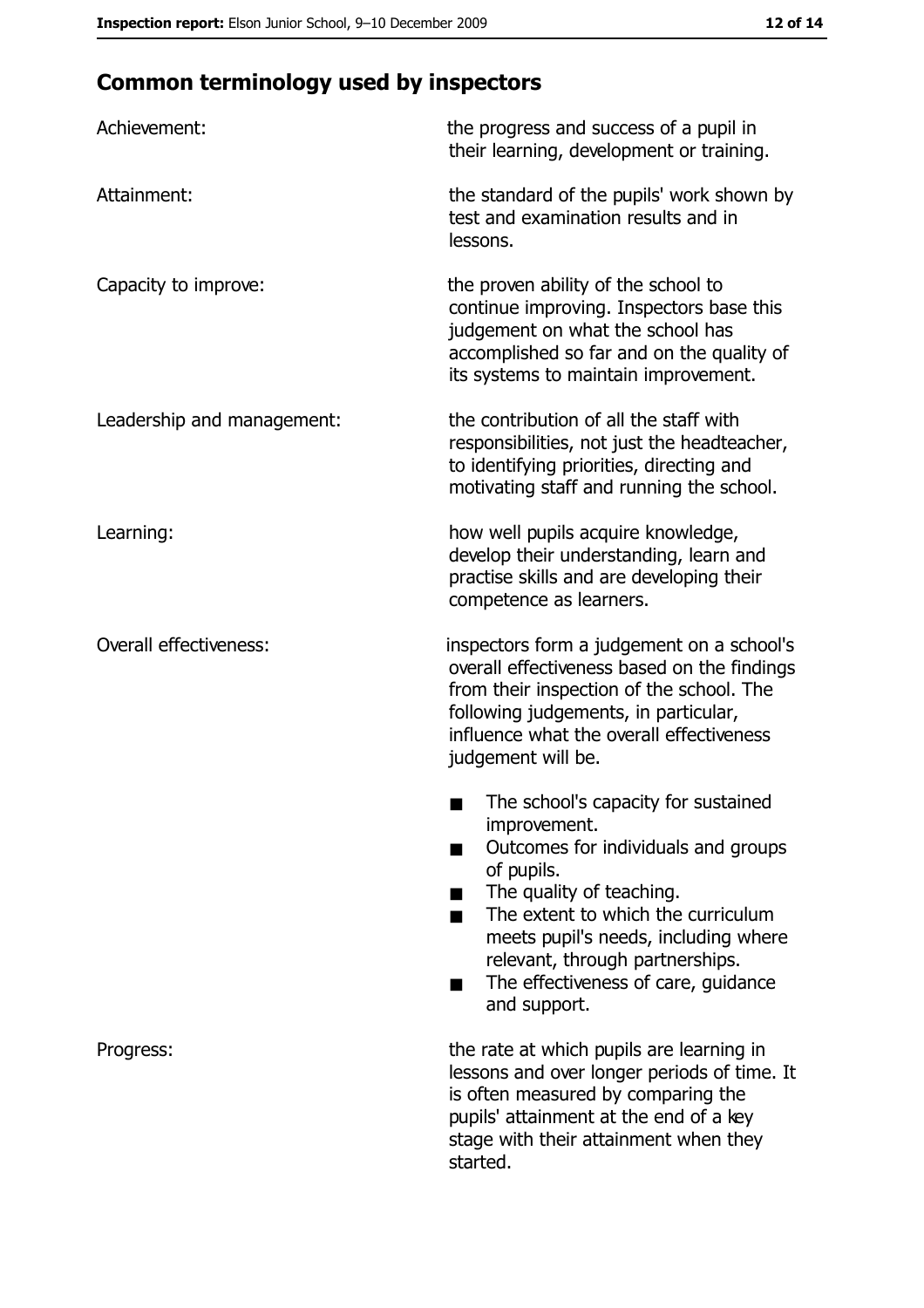This letter is provided for the school, parents and carers to share with their children. It describes Ofsted's main findings from the inspection of their school.



#### 11 December 2009

#### Dear Pupils

#### Inspection of Elson Junior School, Gosport, PO12 4EX

I am writing to thank you all for making us so welcome when we came to the school recently. We did enjoy our visit. Yours is a good school with many strengths, and we agree with what you told us; it is a really fun place to learn. Here is a list of some of the things that are really good.

- The school looks after you well and you all make good progress in your learning.  $\blacksquare$
- You behave extremely well, get along with each other and feel safe in school.  $\blacksquare$
- You all have very good ideas on how to make things better and the teachers always  $\blacksquare$ listen to what you need.
- You have a good understanding of how to live healthily.  $\blacksquare$
- You find lessons interesting and really enjoy school.  $\blacksquare$
- There are plenty of exciting things for you to do both in school and on visits and in  $\blacksquare$ clubs.
- The headteacher and staff manage the school well.  $\blacksquare$

Even in good schools there are some things that can be made better, and we have asked your teachers to make sure that no matter which class you are in the teachers make sure you are all given work that will help you make the best progress you can, especially those of you who sometimes find the work quite easy. We have also asked your headteacher and staff to make sure you are given the chance to look at and understand about how children and adults live in places that are different from where you live. You can help by continuing to listen carefully and take note of what they say.

- Yours sincerely
- David Marshall
- Lead Inspector